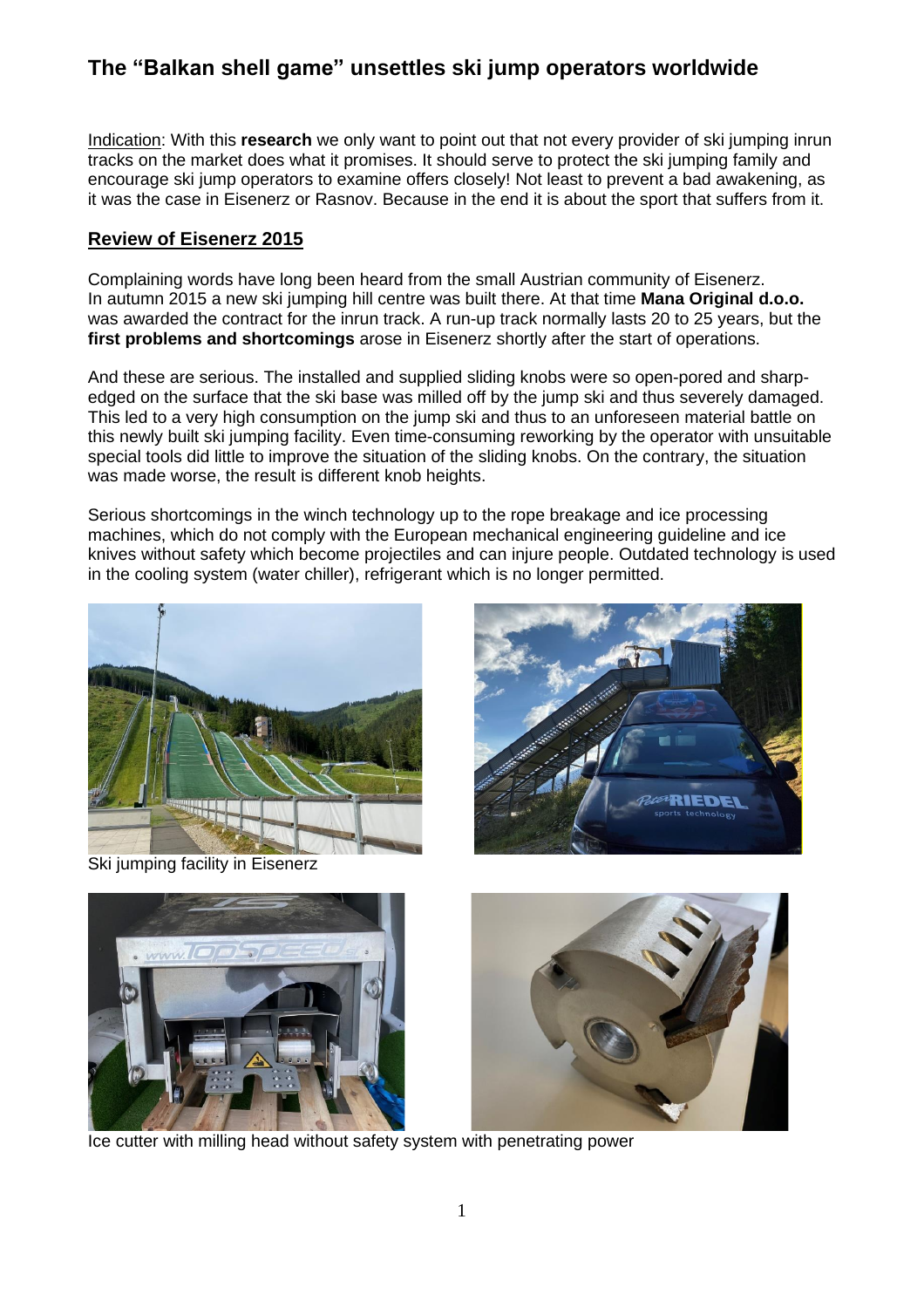

Outdated water chiller technology







Winch technology – not permitted rope technique



Steel rope – severely damaged Factory test

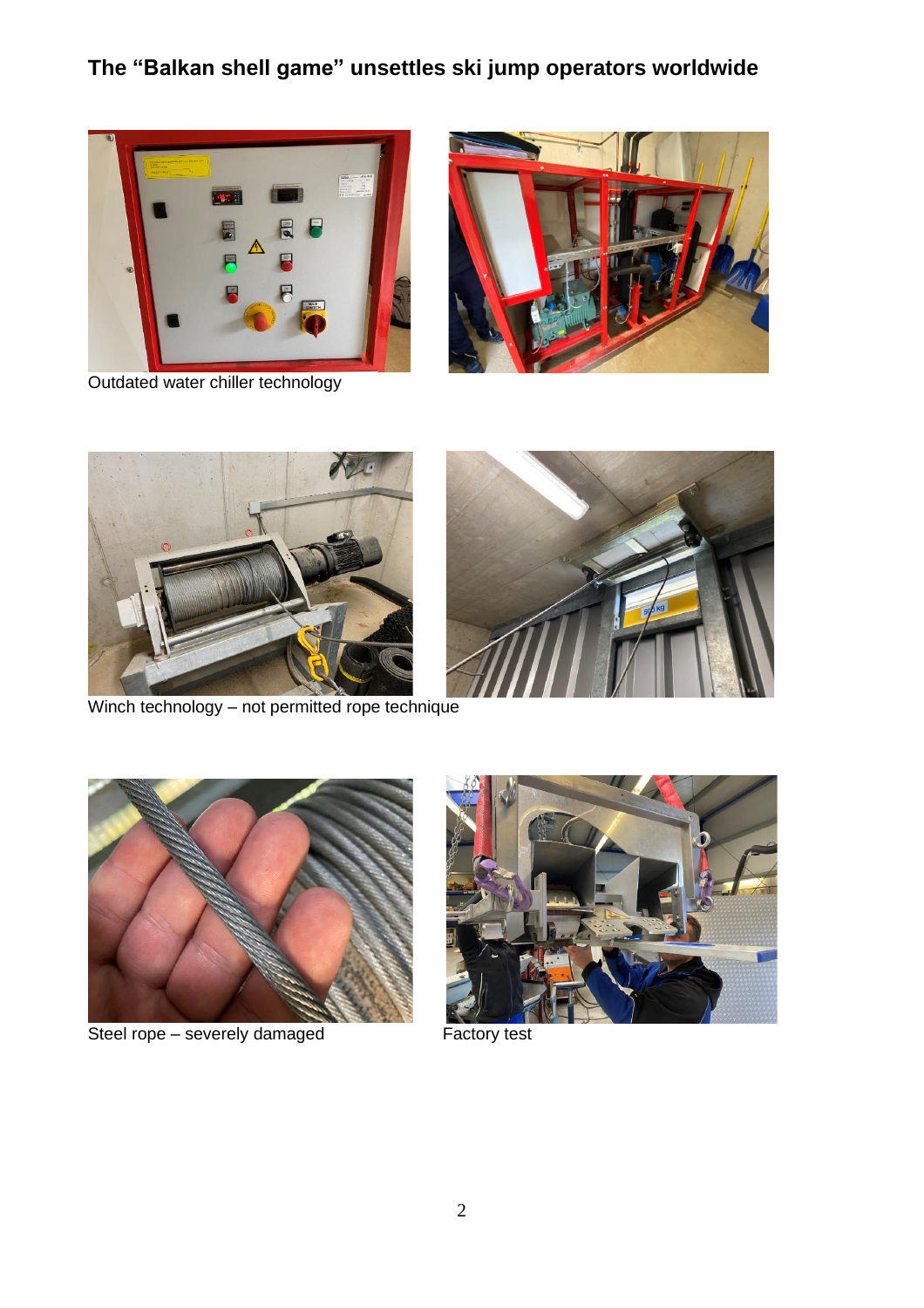

Track with knob system, severely damaged

*—> Warranty and guarantee claims run in the sand, since the company Mana Original d.o.o., which was awarded the contract, no longer exists in this form!*

## **The Balkan shell game begins**

On May 17, 2018, **Mana Original d.o.o.** was sold, according to the Slovenian Commercial Register, to the Bulgarian citizen (Ivan Ivanow), based in Kranj (Slovenia), with the name **DAB svetovanje d.o.o.**. The first shares already changed hands in January 2018. A warranty guarantee from Mana Original d.o.o., which covers potential construction defects, is also sought in vain. While recourse claims, such as those brought to the Mana Original d.o.o. company by the **ski jumping facilities in Rasnov** (Romania), are no longer enforceable at this point, the business areas of Mana Original were taken over by the **TopSpeed d.o.o.** company. Mana Original d.o.o., on the other hand, seems to have disappeared since the sale to DAB svetovanje, at least from the ski jumping facility construction stage.

### Mana Original d.o.o. becomes Topspeed d.o.o.

If you take a closer look at the "successor" of Mana Original d.o.o., the company **Topspeed d.o.o.** , it was not founded on November 19, 2018. Topspeed was converted from **Lovor sports services**, which was already founded in 2014. Up to this point, Lovor sports services had never appeared as a ski jumping facility builder. What makes the whole story really confusing: Under the